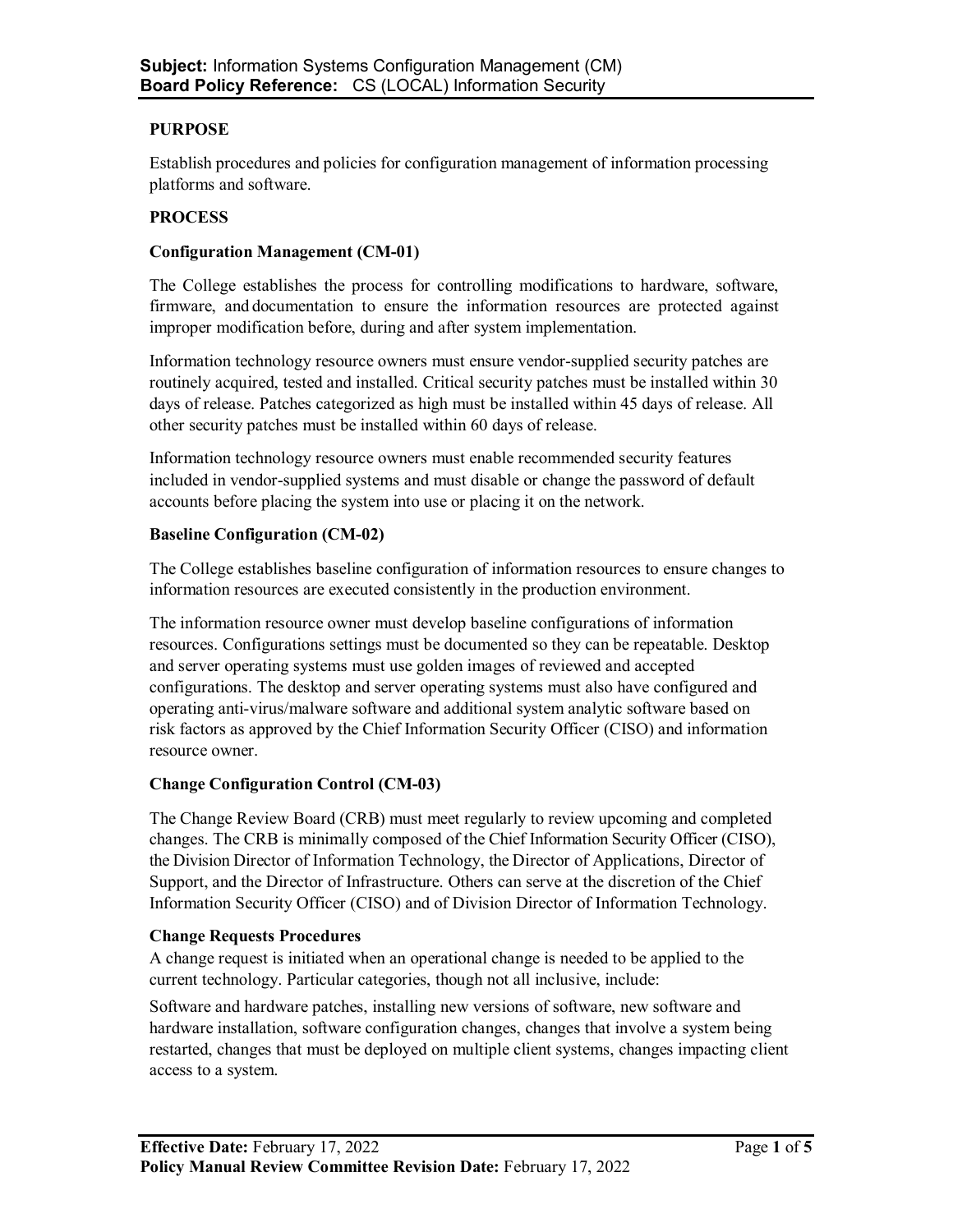#### **Roles:**

**Change Initiators**- owner of the change. Responsible for filling out the change form, monitoring the assessors and approvers assignments, and updating the status. Initiators should start the process at least a week before the desired time to start implementing the change.

**Assessor**- for notification and awareness of the change. Evaluates the change and makes comments on how it may impact their systems. Review the description and plan to ensure it addresses concerns on how it will impact their area or systems. Apply a business and technical risk based on their evaluation of the change. Assessors should evaluate the change and ask clarifying questions or provide additional information within 2-3 days after assignment.

**Approver**- responsible for providing final approval for the change to proceed. The approver is typically a senior administrator or system owner depending on the potential breadth of the change. The approver should allow sufficient time for assessors to complete their assignment before giving final approval.

Items the approver is reviewing-

Roll out and roll back plan is sufficiently detailed, the process is thought out, and the communication plan takes into account impact on other systems and risk mitigation.

The approver should evaluate the assessor's comments and ensure any concerns that have been brought forward are addressed.

Change form components:

**Client ID**- system or group where the change will be performed

### **Change Type-**

**Normal**-password resets

**Routine**- monthly updates, other changes that have been completed 3 or more times successfully and the description and roll-out plan are the same

**Comprehensive**- higher impact or new change process

**Emergency**- a high-impact change in response to an urgent situation

**Reason**- describe subject or type of change

Proposed Start date- anticipated date change will begin

Proposed End date- anticipated date the change will be completed

Actual end date- date the change is actually completed

Review date- expected change meeting when the results will be reviewed

**Change description**- describe in detail what needs to be changed. If it is a patch, describe the patch, vendor patch number, and a link to the patch description. For new hardware, describe what is being installed, quantity, part numbers, software name, and version. The description should be detailed and not a summary. If the description is lengthy, then summarize and attach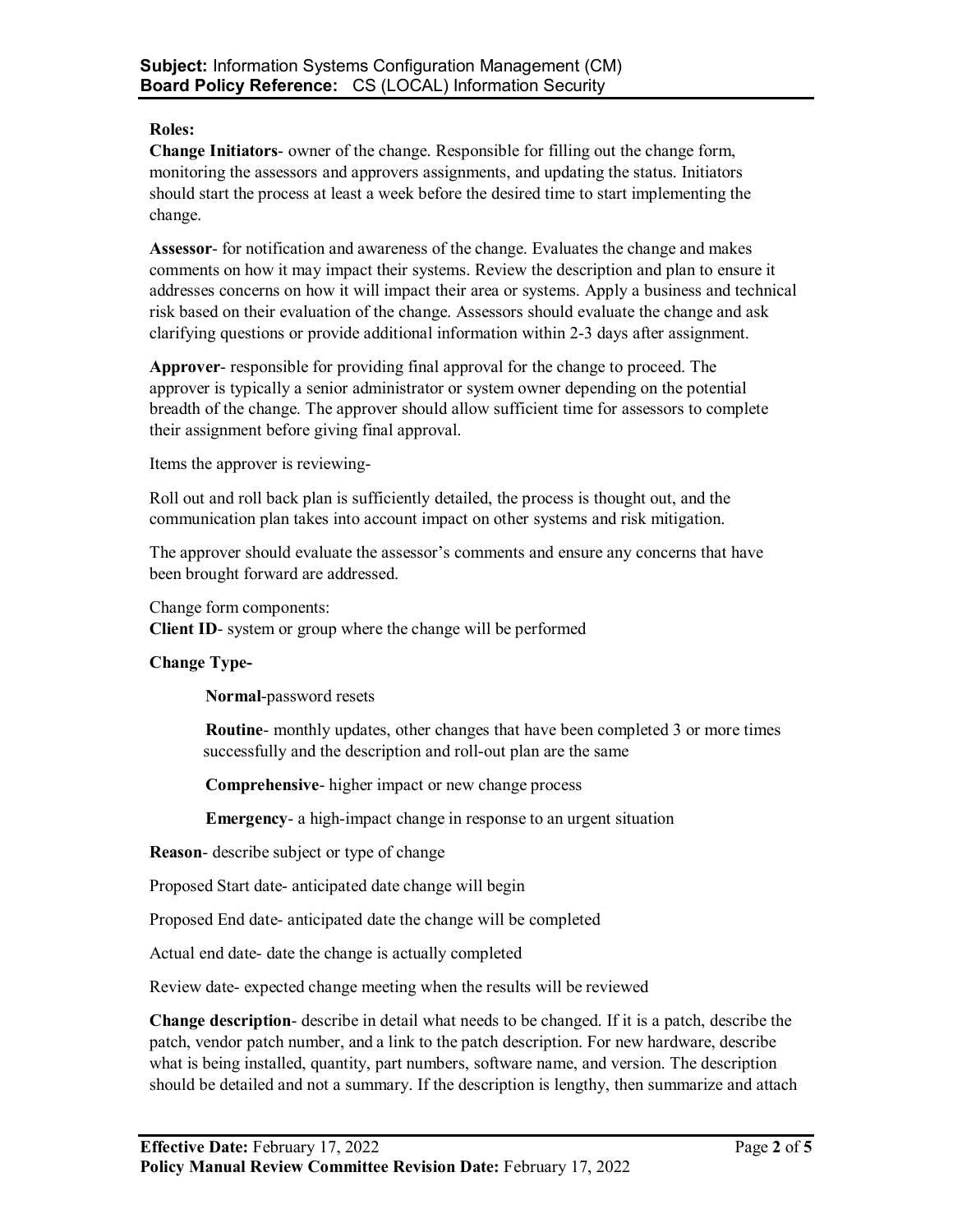additional details to the change.

Describe what systems and services will be impacted by the change. Will certain applications be unavailable and to what extent? Will certain hardware be added and removed?

**Reason for change**- describe the reason the change is needed. Patches can be to fix a security or software bug. New hardware or software to bring a new service into production or to replace existing systems.

**Risk**- Describe the risk to business operations this change will/may have.

**Impact Assessment**- Describe what systems will be impacted by this change. List applications on the affected system and what inter-connected systems will be impacted. Describe the impact to each system.

**Implementation plan**- Describe in detail how the change will be implemented. In complicated changes, you can attach a document to the change. Answer the following questions at a minimum:

- 1. Testing procedures- both pre and post
- 2. What will be done to mitigate the amount of time for the change and impact to users
- 3. Detail list of what will be done to implement the change (tasks)
- 4. Date and time
- 5. Communication plan; what notifications are needed and to whom

**Acceptance Criteria**- Describe how the system will be tested post-change to ensure the system is fully operational.

**Back out plan**-Describe how the change can be rolled back in case of problems. Include any extra steps that will be taken to provide a roll-back point in the OS or another backup procedure. Emphasis is on what actions are being taken to minimize business disruption and protect the data.

**Implementer's Notes**- Any notes about the implementation of the change. Document all unexpected changes.

**Review date and Notes**- Date a review of the change is completed. Comments should include the success of the change, any unanticipated events and how they impacted operations and notes on any changes that should be made to future roll-out plans. Review should also include the success rate of the deployment of a patch to clients.

**Final Disposition Rating**- Select one of three options to rate the success of the change

- 1. **Successful** change went as planned and no problems were encountered on the system or for clients.
- 2. **Successful minor complications** change went as planned but there were minor problems encountered. Generally, these problems would not be service impacting and went unnoticed by clients. Describe in the Review Comments what the complications were.
- 3. **Successful Major Complications** change did not go as planned but was completed. Unexpected service interruptions, outage took longer than expected,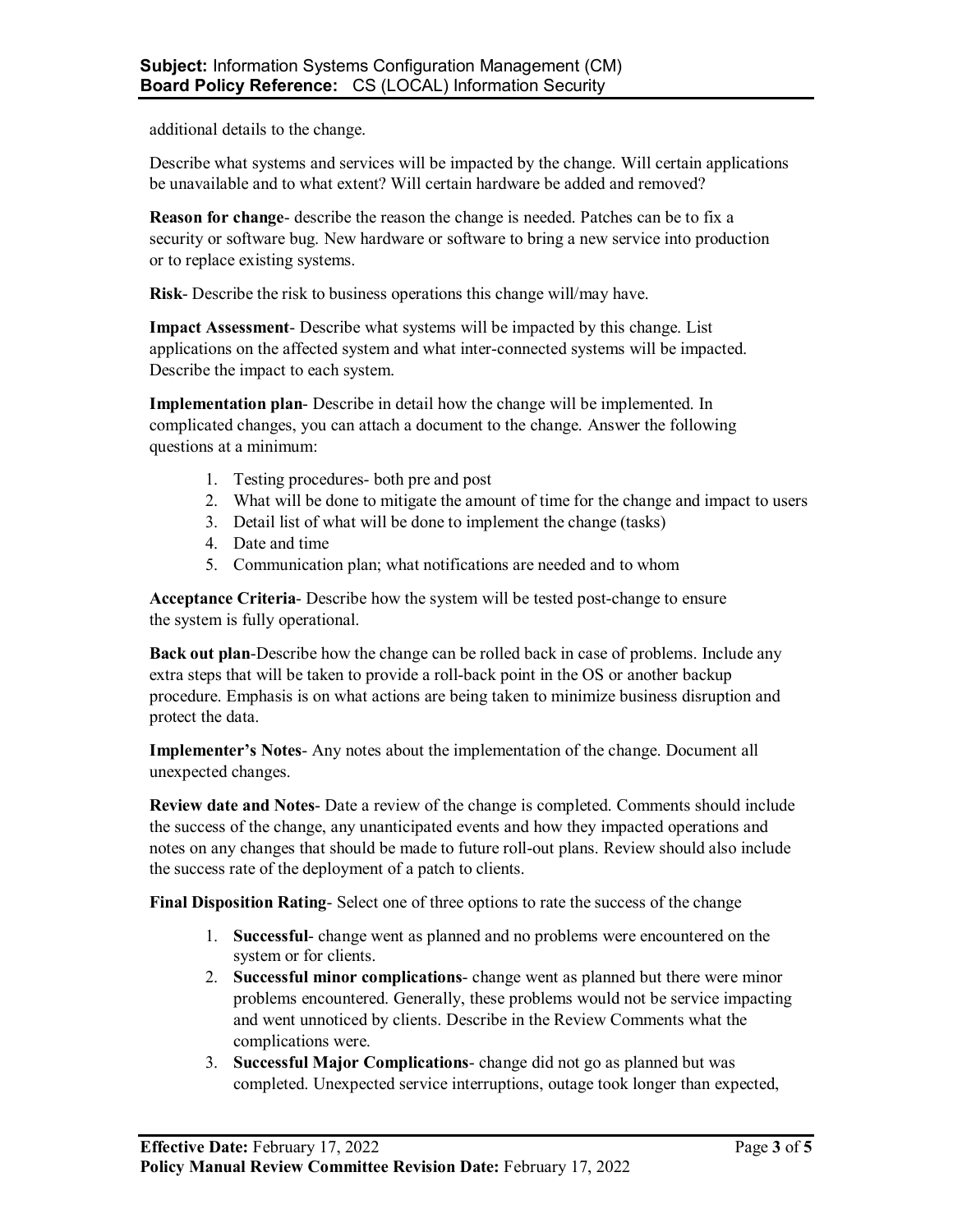clients unable to use system normally, calls to the help desk regarding related problems. Describe in the Review Comments what the complications and impact to clients were.

- 4. **Rolled Back** Change did not go as planned and was rolled back. Describe in the Review Comments the complications encountered and success of the roll back.
- 5. **Canceled** Change was canceled and not implemented. List reason for cancellation.
- 6. **Failed** Change failed and was not able to be rolled back. List what went wrong with the change.
- 7. **Declined by Change Review Board (CRB)** Change Board did not approve the change.

# **Security Impact Analysis (CM-04)**

All security-related information resources changes must be approved by the information technology owner through a change control process (CM-03). The change management process must utilize the College's change system/process.

Change approval must occur prior to implementation. Post-implementation security scan should be run to confirm changes.

# **Configuration Settings (CM-06)**

The College:

- establishes mandatory configuration settings for information technology products employed within the information system;
- configures the security settings of information technology products to the most restrictive mode consistent with operational requirements;
- documents the configuration settings; and
- enforces the configuration settings in all components of the information system.

These configuration settings are established by Information Technology department and implemented and enforced using a combination of golden images, registry settings and group policies. Documentation for specific software settings is maintained in operation documentation repository and updated regularly.

### **Least Functionality (CM-07)**

The College configures information technology systems to provide only essential capabilities. The use of configuration settings (CM-06) incorporates the least-needed functionality by disabling or removing unneeded applications and settings from operating systems and application software.

### **Information System Component Inventory (CM-08)**

The College develops, documents, and maintains a current inventory of the components of the information technology systems and relevant ownership information.

The information technology system inventory and ownership are maintained by the Information Technology department and stored in the IT Help Desk system. The lifecycle of components is recorded including acquisition, installation, repairs and disposal.